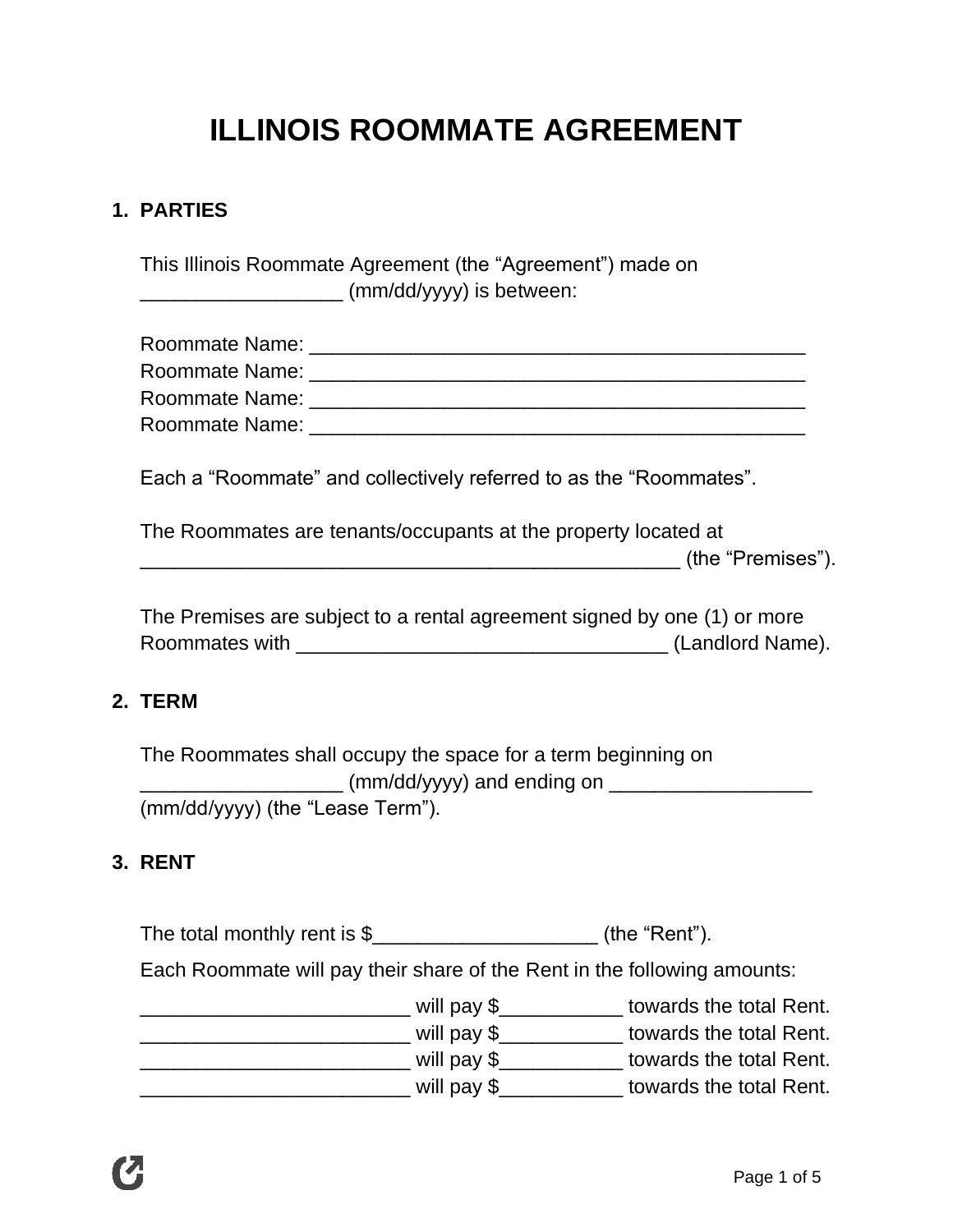## **4. UTILITIES**

Any utilities not included with the Rent shall be shared equally among the Roommates. The Roommates are responsible for splitting the costs for the following utilities: (check all that apply)

- □ Electricity
- ☐ Gas / Heat
- ☐ Water
- $\square$  Trash
- ☐ Cable / Internet
- ☐ Telephone
- ☐ Other: \_\_\_\_\_\_\_\_\_\_\_\_\_\_\_\_\_\_\_\_\_\_\_\_\_\_\_\_\_\_\_\_\_\_\_\_\_\_\_\_\_\_.

#### **5. CLEANING**

The Roommates agree to keep their bedroom and bathroom (if any) in a clean and sanitary condition. The Roommates agree to share the responsibilities of cleaning and maintaining the common grounds of the Premises, which may include dusting, vacuuming, emptying trash, mopping/sweeping floors, cleaning bathrooms, and other duties. The Roommates will divide cleaning responsibilities as follows:

| (Roommate) will be responsible for the following: |
|---------------------------------------------------|
| (Roommate) will be responsible for the following: |
| (Roommate) will be responsible for the following: |
| (Roommate) will be responsible for the following: |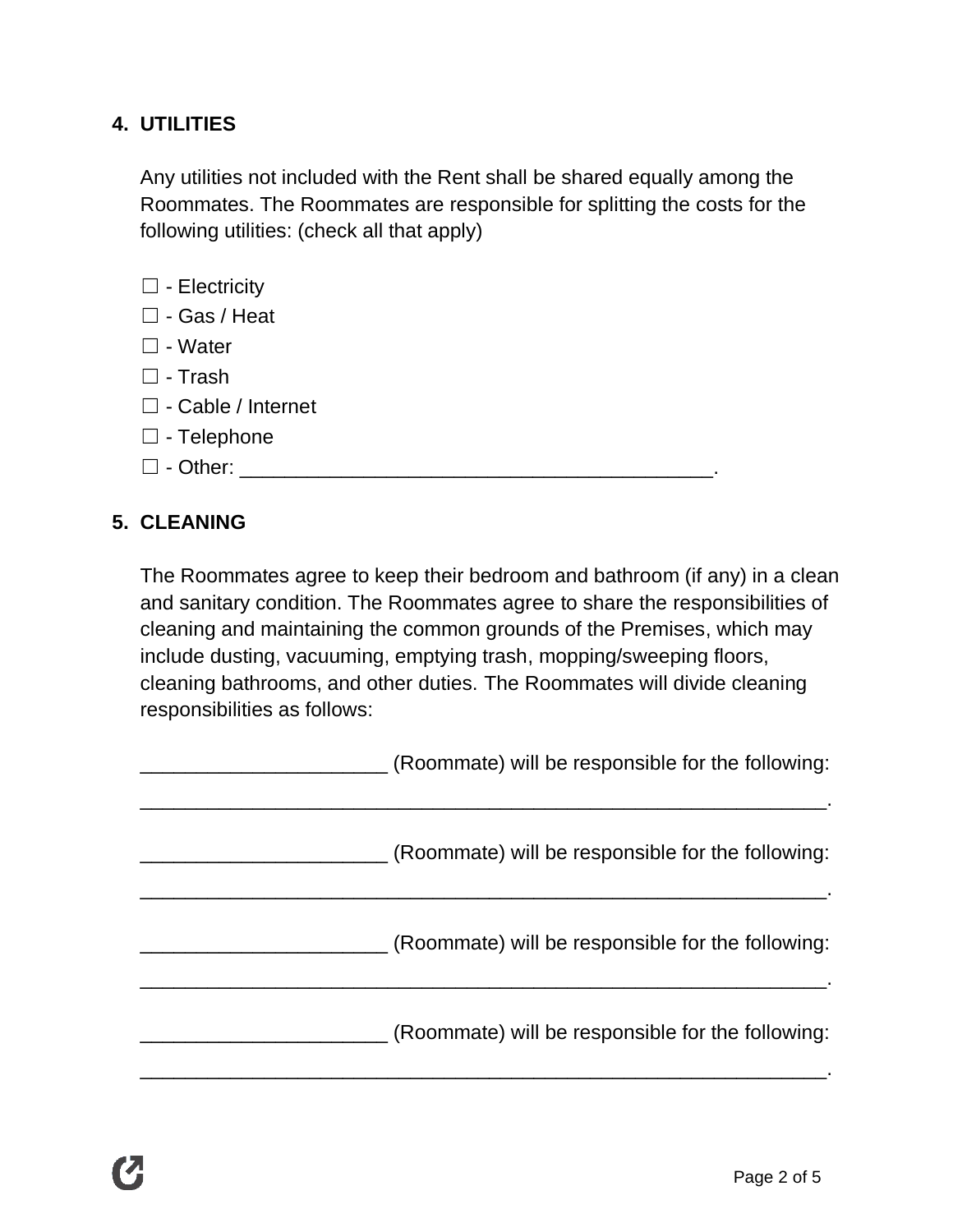## **6. OVERNIGHT GUESTS**

Check one:

- $\Box$  Overnight guests are allowed within reason. Guests may not stay more than  $\mu$  (#) nights per month.
- $\Box$  Overnight guests are not allowed at any point, for any reason, unless agreed-upon by all Roommates.
- $\Box$  There are NO restrictions regarding guests.

## **7. QUIET HOURS**

Each Roommate: (check one)

 $\Box$  Agrees to keep their noise to a minimum to allow the Roommates to sleep, study, work, and for other purposes. The quiet hours will go into effect on: (check all that apply)

- $\Box$  Weekdays, from  $\Box$  to  $\Box$  .
- ☐ Weekends, from \_\_\_\_\_\_\_\_\_\_\_\_\_\_\_\_ to \_\_\_\_\_\_\_\_\_\_\_\_\_\_\_\_.

☐ Will NOT establish any mandatory quiet hours.

#### **8. FIREARMS**

Firearms are: (check one)

□ Permitted on the Premises.

□ NOT Permitted on the Premises.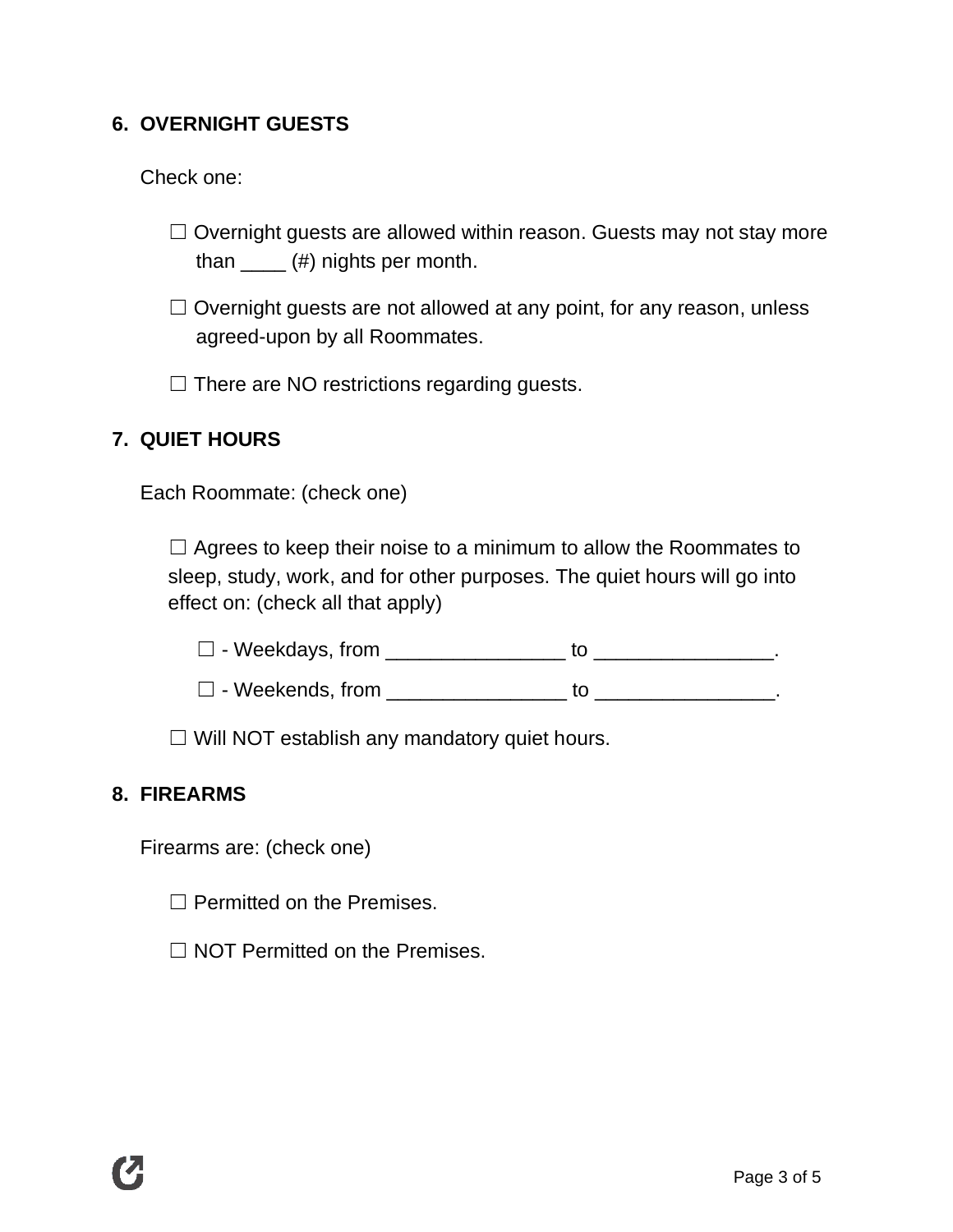## **9. PETS**

Pets are: (check one)

- $\Box$  Permitted on the Premises. The owner of the pet will be responsible for all care and maintenance of the pet, including cleaning up after the pet and repairing any damage caused by the Pet to the Premises or any of the Roommates' property.
- $\Box$  NOT Permitted on the Premises.

## **10. SMOKING**

Smoking is: (check one)

 $\Box$  Permitted ONLY in the following area(s):

☐ Prohibited on the Premises and all common areas.

\_\_\_\_\_\_\_\_\_\_\_\_\_\_\_\_\_\_\_\_\_\_\_\_\_\_\_\_\_\_\_\_\_\_\_\_\_\_.

## **11. DAMAGES**

Each Roommate is responsible for any damage to the Premises they (or their guests) cause. If there is damage that cannot be reasonably traced back to a particular person, the cost of the damage will be shared equally by all Roommates.

#### **12. GOVERNING LAW**

This Agreement is governed by the laws of the State of Illinois.

**13. WRITTEN AGREEMENT**. Any of the provisions included in this Agreement may be changed by written mutual consent. This Agreement will be attached to all roommate's copies of the lease contract. Provisions may be omitted by marking out and initialing by the Roommates. This Agreement is only binding to those who sign it.